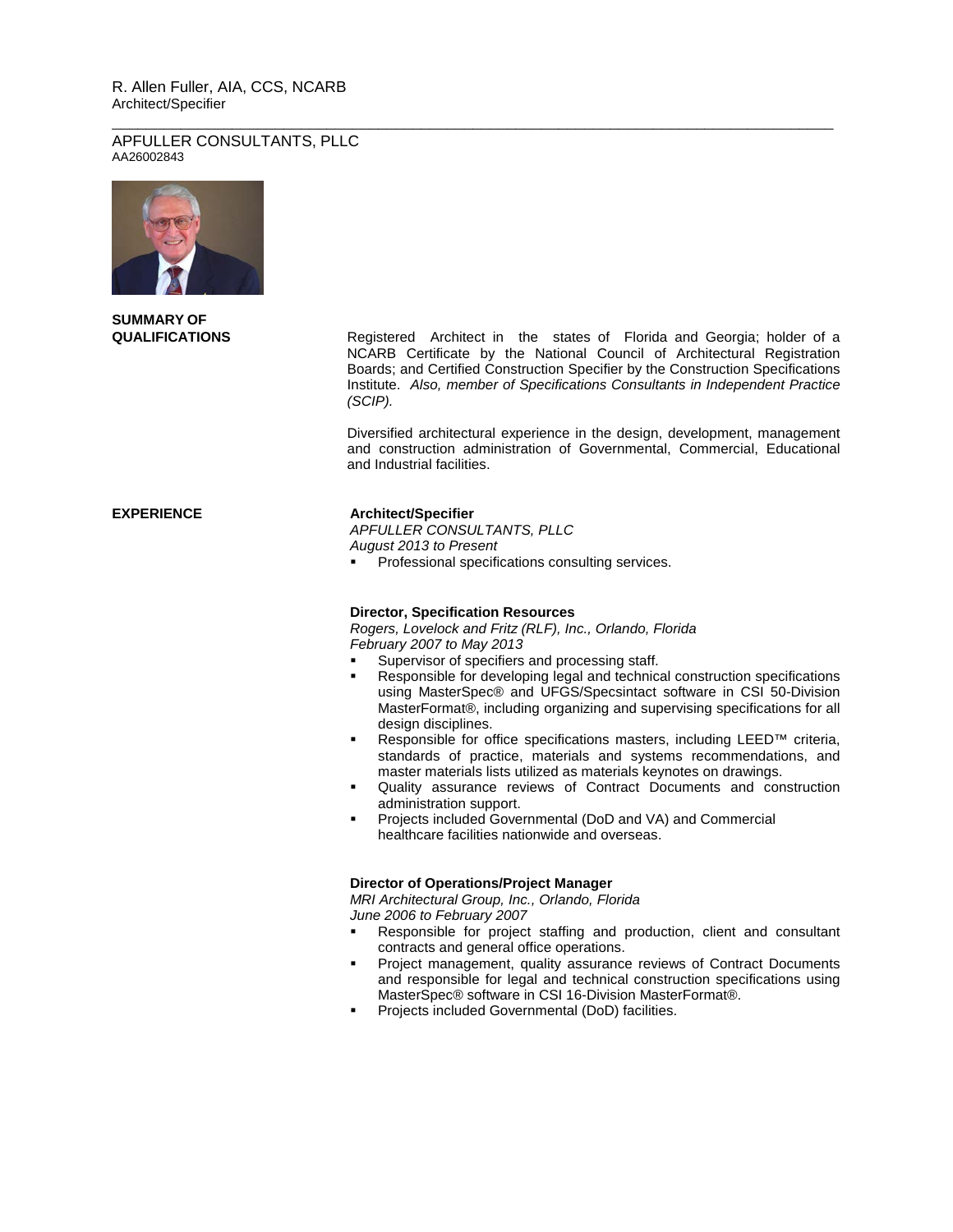| <b>EXPERIENCE</b> | Senior Facilities Manager, Standards & Design<br>Orange County Public Schools, Orlando, Florida<br>October 2003 to June 2006<br>Supervisor of design staff, quality assurance construction inspectors, and<br>archives staff.<br>Responsible for developing architectural and engineering<br>design<br>٠<br>standards and quality assurance reviews of Contract Documents.<br>Projects included Educational (K-12) facilities.<br>٠                                                                                                                                                               |
|-------------------|---------------------------------------------------------------------------------------------------------------------------------------------------------------------------------------------------------------------------------------------------------------------------------------------------------------------------------------------------------------------------------------------------------------------------------------------------------------------------------------------------------------------------------------------------------------------------------------------------|
|                   | <b>Associate Principal/Director of Operations</b><br>Perkins+Will Architects, Inc., Coral Gables, Florida<br>June 2002 to September 2003<br>Supervisor of project managers, responsible for project staffing and<br>production, client and consultant contracts, fee negotiations and general<br>office operations.<br>Client liaison, quality assurance reviews of Contract Documents and<br>٠<br>responsible for legal and technical construction specifications using<br>MasterSpec® in CSI 16-Division MasterFormat®.<br>Projects included Educational (K-12) and Commercial facilities.<br>٠ |
|                   | Senior Architect/Assistant Program Manager<br>ZHA Incorporated, Orlando, Florida<br>January 1999 to March 2002<br>Responsible for project construction close-out, consultant contracts and<br>program management for various facilities at the Orlando International<br>Airport.                                                                                                                                                                                                                                                                                                                  |
|                   | <b>Vice President/Director of Operations</b><br>Spillis Candela & Partners, Inc. (now AECOM), Orlando, Florida<br>September 1996 to January 1999<br>Supervisor of project managers, responsible for project staffing and<br>production, client and consultant contracts, fee negotiations and general<br>office operations.<br>Client liaison, quality assurance reviews of Contract Documents and<br>٠<br>construction administration support.<br>Projects included Educational (K-12), Governmental and Commercial<br>٠<br>facilities.                                                          |
|                   | <b>Associate/Senior Project Manager</b><br>VOA Associates, Orlando, Florida<br>January 1994 to August 1996<br>Project management and extensive involvement at all phases of project<br>development, including technical construction specifications using<br>UFGS/Specsintact software in CSI 16-Division MasterFormat® and<br>construction administration support.<br>Projects included Governmental (DoD) housing facilities nationwide.<br>$\blacksquare$                                                                                                                                      |
|                   | Senior Architect/Project Manager<br>LS3P Architects, Ltd., Charleston, South Carolina<br>July 1989 to June 1993<br>Project management and extensive involvement at all phases of project<br>development, including construction administration support.<br>Projects included Governmental (DoD and VA), Industrial, Educational<br>٠<br>(K-12) and Commercial facilities nationwide.                                                                                                                                                                                                              |
|                   |                                                                                                                                                                                                                                                                                                                                                                                                                                                                                                                                                                                                   |

\_\_\_\_\_\_\_\_\_\_\_\_\_\_\_\_\_\_\_\_\_\_\_\_\_\_\_\_\_\_\_\_\_\_\_\_\_\_\_\_\_\_\_\_\_\_\_\_\_\_\_\_\_\_\_\_\_\_\_\_\_\_\_\_\_\_\_\_\_\_\_\_\_\_\_\_\_\_\_\_\_\_\_\_